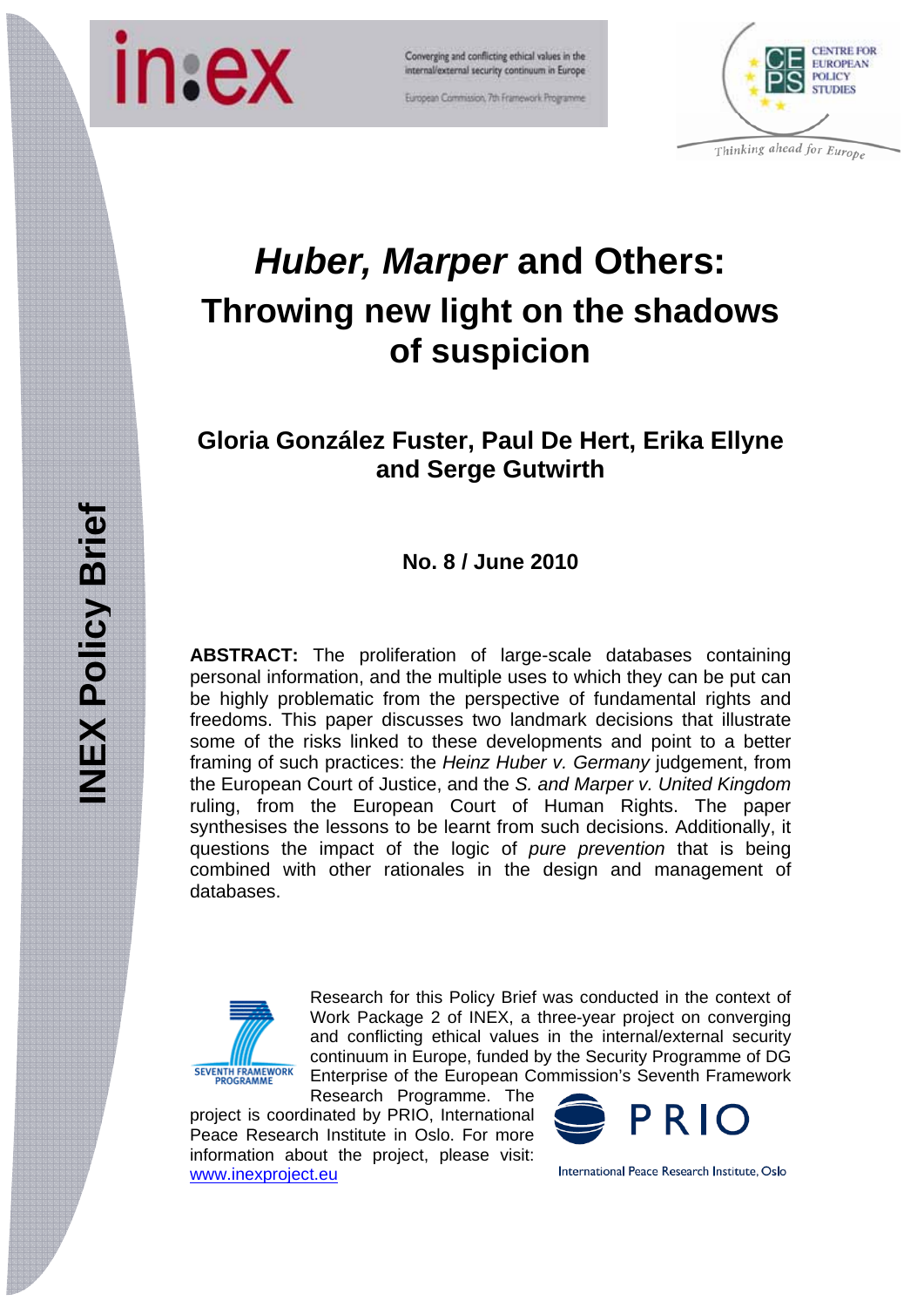# *HUBER, MARPER* **AND OTHERS: THROWING NEW LIGHT ON THE SHADOWS OF SUSPICION**

# *INEX POLICY BRIEF NO. 8 / JUNE 2010*

## **GLORIA GONZÁLEZ FUSTER, PAUL DE HERT, ERIKA ELLYNE AND SERGE GUTWIRTH\***

ll over the European Union (EU), large-scale databases containing personal information are regularly being created, fed, expanded, altered or enriched with data of a very varied nature. Some of these information systems are the result of national policies of member Il over the European Union (EU), large-scale databases containing personal information<br>are regularly being created, fed, expanded, altered or enriched with data of a very varied<br>nature. Some of these information systems ar the so-called Area of Freedom, Security and Justice (AFSJ).<sup>1</sup> Access to their content tends to be widened systematically, $\lambda$  they are sometimes interconnected, and their data is often processed not only for the purpose that originally justified its collection, but also for new and unrelated purposes, transforming the databases into multi-functional, hybrid information systems.

These developments can have serious consequences for the fundamental rights and freedoms of individuals. But how should they be framed in order to counter such negative repercussions? Which requirements should be taken into account? Which questions need to be asked before decisions can be taken? Two landmark judgements, one from the European Court of Justice and

1

<sup>\*</sup> Gloria González Fuster is a researcher at the Law, Science, Technology & Society (LSTS) Research Group of the Vrije Universiteit Brussel (VUB). Paul de Hert is a professor at the Tilburg Institute for Law, Technology, and Society (TILT) and at the VUB. Erika Ellyne is a researcher at VUB's LSTS. Serge Gutwirth is a professor at the VUB and chairman of VUB's LSTS.

<sup>&</sup>lt;sup>1</sup> Notions related to information-sharing strategies such as the 'principle of availability' and 'interoperability' have been instrumental in this sense. See, for instance: European Commission (2005a), *Proposal for a Council Framework Decision on the exchange of information under the principle of availability (COM(2005) 490 final)*, 12.10.2005, Brussels); and European Commission (2005b), *Communication from the Commission to the Council and the European Parliament on improved effectiveness, enhanced interoperability and synergies among European databases in the area of Justice and Home Affairs*, COM(2005) 597 final, 24.11.2005, Brussels (on this Communication, see Paul De Hert and Serge Gutwirth (2006), "Interoperability of Police Databases within the EU: An Accountable Political Choice?", *International Review of Law, Computers & Technology*, 20(1&2), pp. 21-35). See also Florian Geyer (2008), *Taking Stock: Databases and Systems of Information Exchange in the Area of Freedom, Security and Justice*, CEPS Research Paper No. 9, Brussels, May.

 $2^2$  See, for instance, Council Decision 2008/633/JHA of 23 June 2008, concerning access for consultation of the Visa Information System (VIS) by designated authorities of member states and by Europol for the purposes of the prevention, detection and investigation of terrorist offences and of other serious criminal offences, OJ L 218, 13.08.2008, pp. 129-136. See also, commenting this general tendency: European Data Protection Supervisor (EDPS) (2009), *Opinion on the Amended proposal for a Regulation of the European Parliament and of the Council concerning the establishment of 'Eurodac' for the comparison of fingerprints for the effective application of Regulation (EC) No [.../...][establishing the criteria and mechanisms for determining the Member State responsible for examining an application for international protection lodged in one of the Member States by a third-country national or a stateless person], and on the Proposal for a Council Decision on requesting comparisons with EURODAC data by member states' law enforcement and Europol for law enforcement purposes*, 7 October, Brussels, p. 4.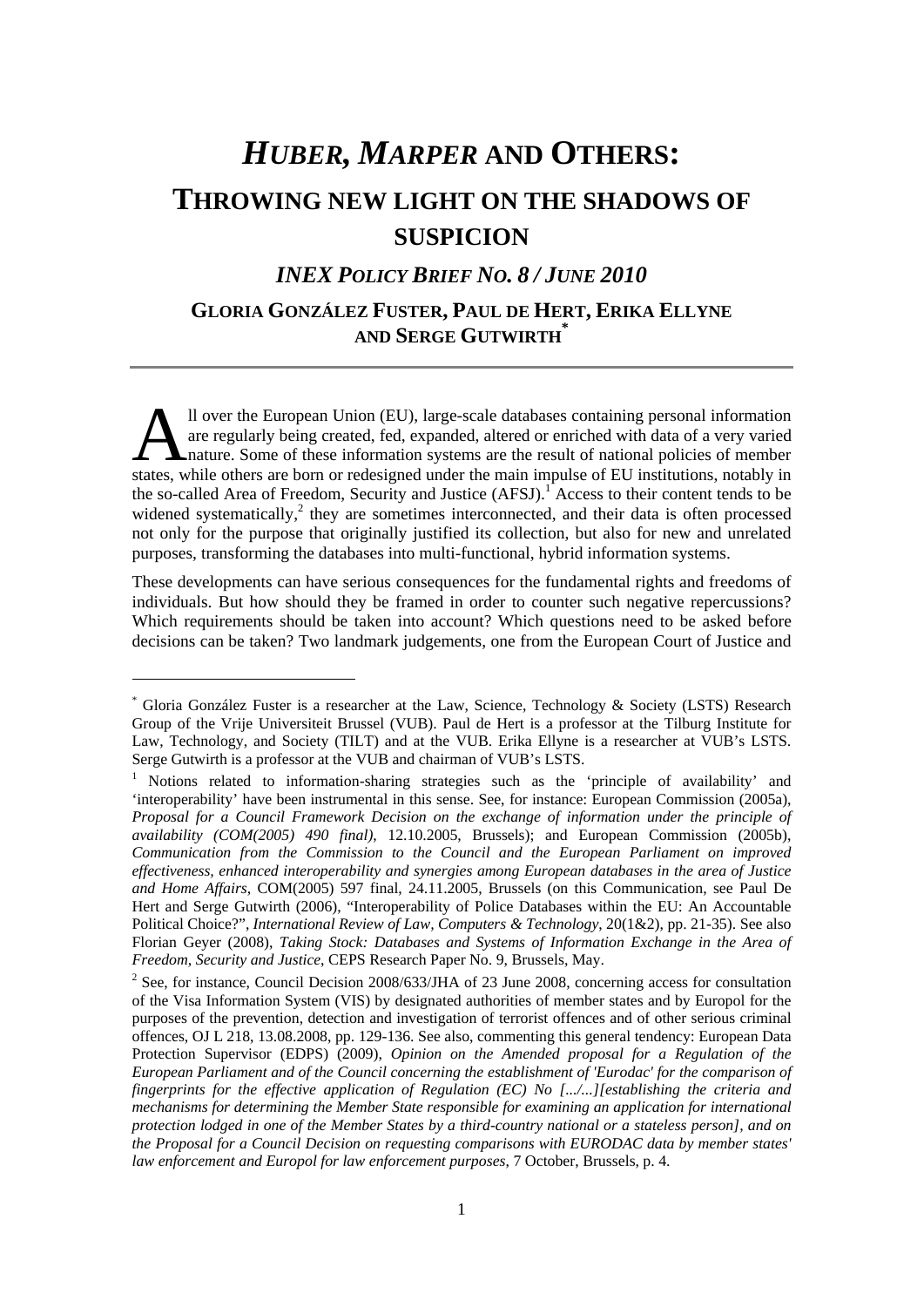the other from the European Court of Human Rights, help to better understand the issues at stake and delineate some essential conditions to be respected.

### **1. Huber and discrimination among EU-Citizens**

The first ruling to be considered was delivered on 16 December 2008 by the European Court of Justice in the *Heinz Huber v. Germany* case.<sup>3</sup> The proceedings dealt with the existence in Germany of a centralised, nationwide database containing information on non-German EU citizens for the sake of applying the law relating to the right of residence, and its use by German authorities to fight crime. The register was in place even though no similar register had ever been created to store equivalent information on German citizens, so no equivalent processing of German citizens' personal data ever took place. The European Court of Justice was required to examine different questions<sup>4</sup> in relation to the existence of such a database and the secondary use of its content. It soon appeared that the issue of discrimination was at the very core of the case.

Indeed, the European Court of Justice concluded that the database discussed was not contrary to Community law insofar as it contained only the data necessary for the application of the residence legislation, and insofar as its centralised nature enabled such legislation to be more effectively applied.<sup>5</sup> However, it established that its use for crime fighting purposes had to be interpreted as the putting in place of a system of processing for personal data precluded by the principle of non-discrimination of EU-citizens.<sup>6</sup> In its assessment, the Court took the view that, as the fight against crime necessarily involves the prosecution of crimes and offences committed irrespective of the nationality of their perpetrators, it follows that, as regards a member state, the situation of its nationals cannot be different in relation to this objective from that of nonnational EU citizens who are resident on its territory.<sup>7</sup>

The Advocate General appointed to the case, Poiares Maduro, had arrived at the same conclusion concerning the discriminatory nature of the processing of the registered personal

-

<sup>&</sup>lt;sup>3</sup> *Huber v. Germany*, European Court of Justice, Case C-524/06, Judgement of 16 December 2008, following a request for a preliminary ruling made by the Higher Administrative Court of the federal state of North-Rhine Westphalia, in proceedings between an Austrian national resident in Germany (Mr. Huber) and the Federal Republic of Germany (hereafter, '*Huber'*). See, on this judgement: Lucioni, Carlo (2009), "Tutela dei dati personali del cittadino dell'Unione e giudizio di non discriminazione in base alla nazionalità", *Diritto pubblico comparato ed europeo,* No. 2, pp. 575-582; and D. Martin (2009), "Comments on *Förster* (Case C-158/07 of 18 November 2008), *Metock* (Case C-127/08 of 25 July 2008) and *Huber* (Case C-524/06 of 16 December 2008)", *European Journal of Migration and Law*, No. 11, pp. 95-108.

<sup>&</sup>lt;sup>4</sup> Concretely, whether the storage of personal data of foreign citizens of the EU in a central register, when no equivalent storage applies for nationals, is compatible with the prohibition of discrimination of nationality against EU citizens who exercise their right to move and reside freely within the EU territory, with the prohibition of restrictions on the freedom of establishment of nationals of a Member State in the territory of another Member State, and with the requirement of necessity under Article 7(e) of the Data Protection Directive (Directive 94/46/EC of the European Parliament and Council of 24 October 1995 on the protection of individuals with regard to the processing of personal data and on the free movement of such data, OJ L 281, 23.11.1995, pp. 31-50).

<sup>&</sup>lt;sup>5</sup> The ECJ expressly stated that the storage and processing of personal data in such a register for statistical purposes could not, in any case, be considered necessary in that sense.

 $6$  As established by Article 12(1) of the Treaty the European Community (TEC), now Article 18(1) of the Treaty on the Functioning of the European Union (TFEU): "Within the scope of application of the Treaties, and without prejudice to any special provisions contained therein, any discrimination on grounds of nationality shall be prohibited".

<sup>7</sup> *Huber*, §§ 78-79.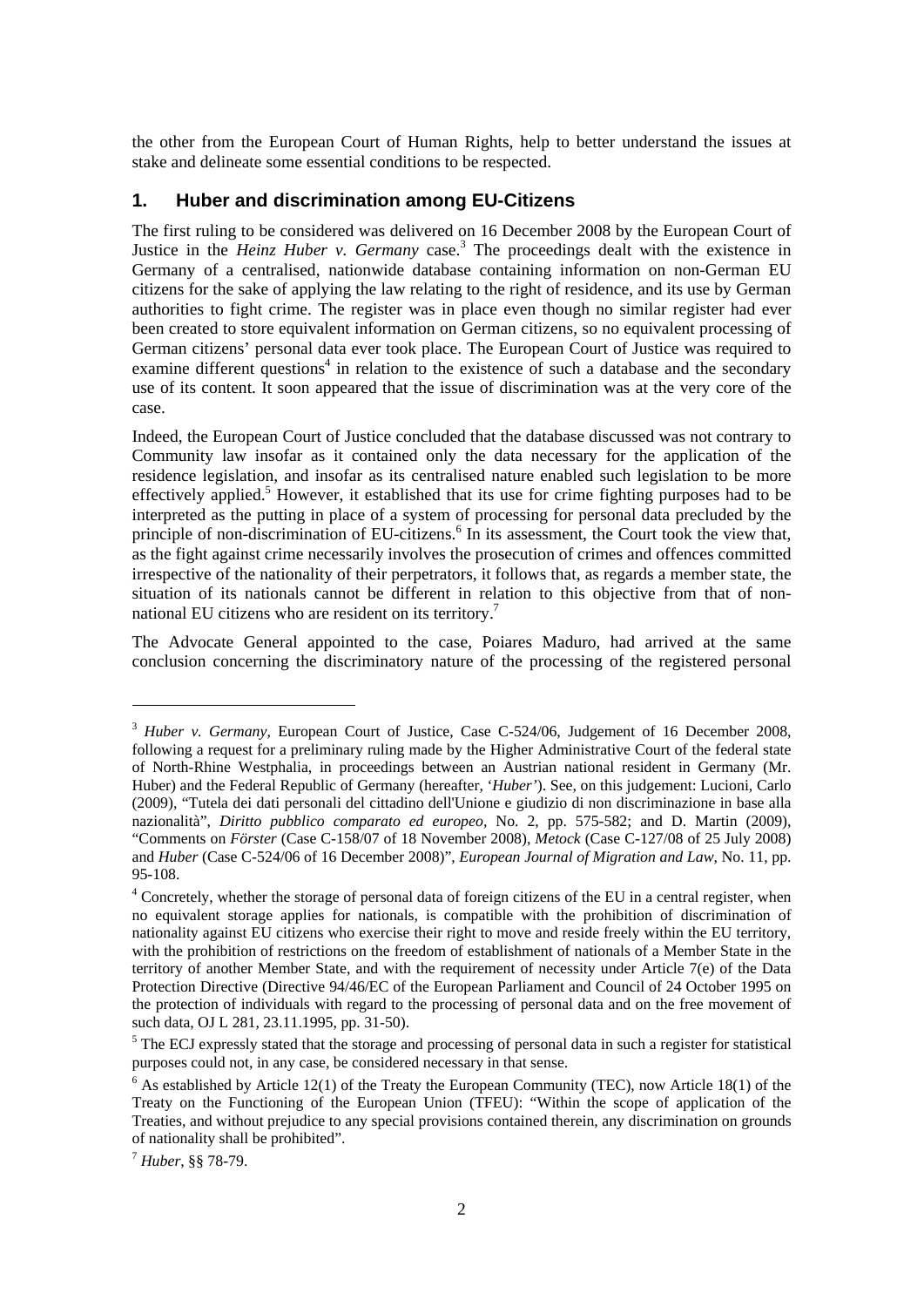data for the sake of crime fighting.<sup>8</sup> Poiares Maduro had pointed out that the coexistence of different data processing practices, one for nationals and the other for non-national EU citizens – the latter being much more strictly and systematically monitored – casts an "unpleasant shadow" over non-national EU citizens.<sup>9</sup> The Advocate General underlined that, although the combating of crime and threats to security can be a legitimate public policy reason qualifying rights granted by Community law, it cannot justify the difference in treatment between nationals and non-nationals that are citizens of other member states: member states cannot invoke such an aim selectively.<sup>10</sup>

The importance of the *Huber* judgement lies in the emphasis put on the issue of discrimination, and in particular on the indirect effects of foreseeing secondary uses of information originally stored for other purposes. It warns against the temptation, apparently regularly experienced by policy-makers, to allow for the use of any existing database or available data for the purpose of crime fighting.<sup>11</sup> The grounds for and limits to such initiatives are often sought in the nature of the crimes to be investigated, as if the seriousness of some crimes could justify all kinds of data processing operations. The ruling, however, recalls that these decisions need also imperatively to take into account the *shadows of suspicion* that are de facto projected by different data processing practices.

#### **2. Marper and the stigmatisation of the innocent**

Another crucial judgement in relation to the challenges of large-scale databases containing personal information was pronounced by the European Court of Human Rights on 4 December 2008, in the *S. and Marper* case.12 The proceedings concerned two non-convicted individuals who wanted to have their records removed from the DNA database used for criminal identification in the United Kingdom.<sup>13</sup> More concretely, they asked for their fingerprints, cellular samples and DNA profiles, which had been obtained by police, to be destroyed.<sup>14</sup>

1

<sup>8</sup> Poiares Maduro (2008), *Opinion of Advocate General Poiares Maduro in Case C-524/06 (Heinz Huber v Bundesrepublik Deutschland)*, delivered on 3 April 2008.

<sup>&</sup>lt;sup>9</sup> Poiares Maduro, op. cit., § 5.

<sup>&</sup>lt;sup>10</sup> Poiares Maduro, op. cit., § 21. Additionally, Maduro considered that granting access to a system such as the one at issue in the proceedings to public authorities other than immigration authorities is incompatible with Article 8 of the European Convention of Human Rights (ECHR) and, therefore also with the requirements of necessity under Article 7(e) of the Data Protection Directive (ibid., § 27, § 32).

 $11$  See, for instance, European Commission (2005a), op. cit., p. 10.

<sup>&</sup>lt;sup>12</sup> *S. and Marper v. The United Kingdom*, Applications nos. 30562/04 and 30566/04, European Court of Human Rights, Judgement of 4 December 2008 (hereafter, *'Marper'*). See, on this judgement, Daniel De Beer De Laer, Paul De Hert, Gloria González Fuster and Serge Gutwirth (2010), "Nouveaux éclairages de la notion de 'donnée personnelle' et application audacieuse du critère de proportionnalité. Cour européenne des droits de l'homme Grande Chambre S et Marper c. Royaume Uni, 4 décembre 2008", *Revue Trimestrielle des Droits de l'Homme,* No. 81, pp. 141–161; Paul De Hert and Karen Weis (2009), "Het voor onbepaalde tijd bijhouden van vingerafdrukken, celstalen en DNA profielen van vrijgesproken personen schendt het recht op eerbiediging van hun privé-leven. Noot bij E.H.R.M., 4 december 2008 (Marper)", *Vigiles: Tijdschrift voor politierecht*, 2(15), 2, pp.71–78; Gloria González Fuster (2009), "TJCE - Sentencia de 04.12.2008, S. y Marper c. Reino Unido", *Revista de Derecho Comunitario Europeo*, mayo-agosto (33), pp. 619-633.

<sup>13</sup> As criminal proceedings against them had ended with an acquittal or had been discontinued (*Marper*, § 3).

 $14$  The applicants based their application on Articles 8 and 14 of the ECHR.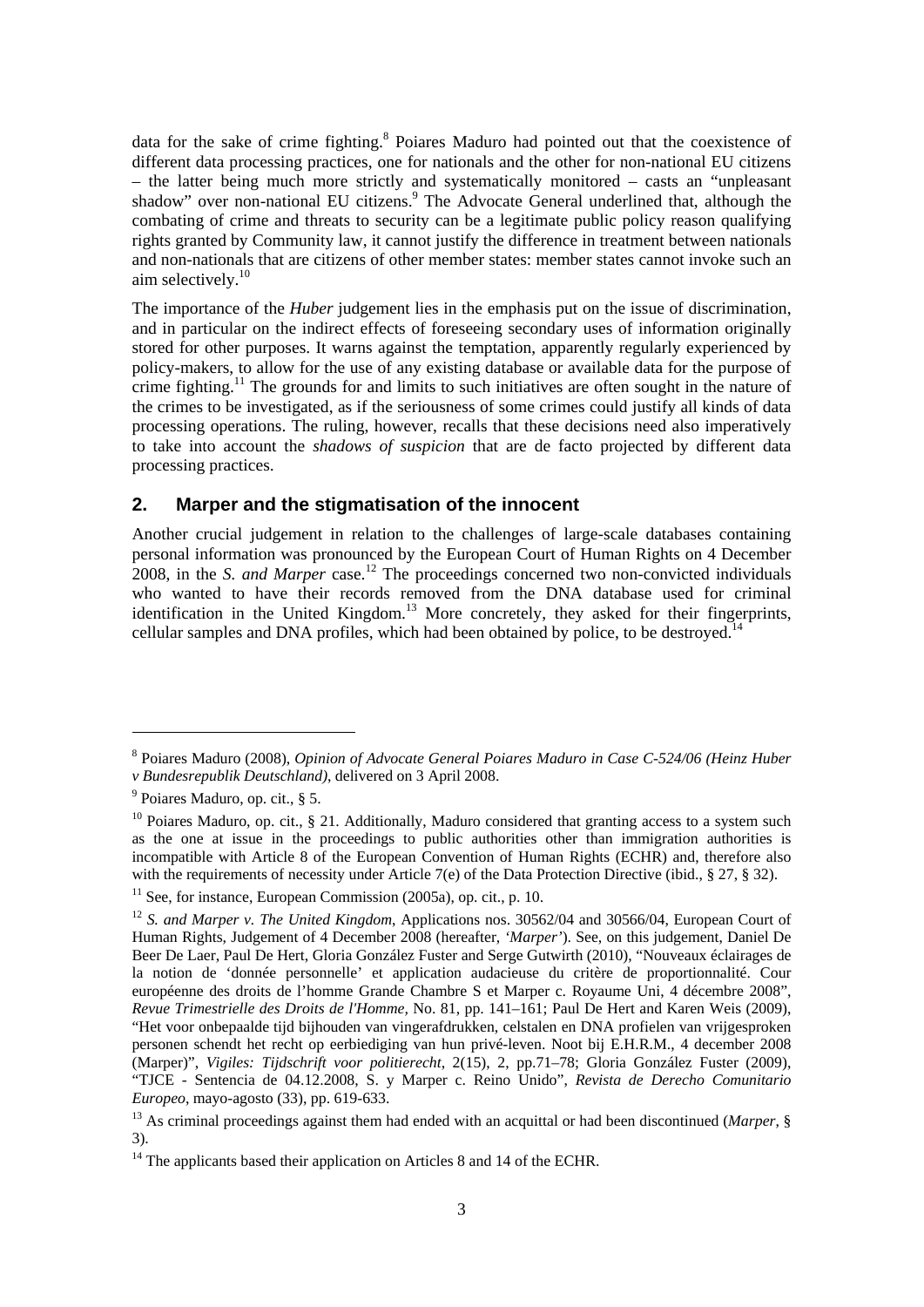In its ruling, the Court established that it is contrary to the requirements of Council of Europe's European Convention of Human Rights  $(ECHR)^{15}$  to store for unlimited periods of time that type of personal information related to innocent people in a database of that nature.16 It concluded that the blanket and indiscriminate nature of the powers granted to UK authorities constituted a disproportionate interference with the applicants' right to respect for private life, and could not be considered as necessary in a democratic society,  $17$  amounting therefore to a violation of Article 8 of the ECHR.<sup>18</sup>

One of the major lessons to be learnt from the assessment of the European Court of Human Rights in the *Marper* case is that the storage of data such as fingerprints, cellular samples and DNA profiles in a database such as the one under examination is not inconsequential, irrelevant or neutral. On the contrary, the mere storage of such information conveys by itself a risk of stigmatisation:19 *shadows of suspicion*, one could say, are projected upon those whose data is stored in a database dedicated to criminal identification and mainly destined to the storage of data of convicted people. Therefore, the storage of such data, when related to non-convicted individuals, has to be somehow limited.<sup>20</sup> If conveniently limited, it could be considered in accordance with the requirements of the ECHR.

But how should the applicable limits be determined? In the *Marper* judgement, the European Court of Human Rights underlined that the core principles of data protection require the retention of data to be proportionate in relation to the purpose of collection and that they insist on the importance of foreseeing limited periods of storage.<sup>21</sup> Comparing such requirements with the blanket and indiscriminate nature of the power of retention granted in England and Wales, it judged this power to be a disproportionate interference with the applicants' right to respect for private life, which cannot be regarded as necessary in a democratic society and thus is a violation of Article 8 of the ECHR.

Nevertheless, the idea that the duration of the retention of data needs to be proportionate to the 'purpose of collection' triggers, in situations like the one under examination, some problematic issues that were left unclear in the ruling. These problematic issues are linked to the fact that in

1

<sup>15</sup> Council of Europe (1950) *European Convention for the Protection of Human Rights and Fundamental Freedoms as amended by Protocol No. 11*, Rome, 4 November.

<sup>&</sup>lt;sup>16</sup> As such storage represents an interference with the right to respect for private life established by Article 8 ECHR (*Marper*, § 77 and § 86) that cannot be judged proportionate.

<sup>&</sup>lt;sup>17</sup> *Marper*, § 125.<br><sup>18</sup> Art. 8 of the ECHR states: "(1) Everyone has the right to respect for his private and family life, his home and his correspondence. (2) There shall be no interference by a public authority with the exercise of this right except such as is in accordance with the law and is necessary in a democratic society in the interests of national security, public safety or the economic well-being of the country, for the prevention of disorder or crime, for the protection of health or morals, or for the protection of the rights and freedoms of others".

<sup>&</sup>lt;sup>19</sup> Marper, § 122. Moreover, the Court highlighted that the stigmatisation can be especially harmful when minors are concerned (ibid., § 124). For a discussion of the significance of the judgement in terms of warning against risks of stigmatisation, see Rocco Bellanova and Paul De Hert (2010), "Le cas S. et Marper et les données personnelles: l'horloge de la stigmatisation stoppée par un arrêt européen", *Cultures & Conflits,* No. 76, pp. 15-27.

 $20$  The judgement reviews different national approaches in Europe to the taking and retention of DNA information in the context of criminal proceedings, and notes that the UK is the only Council of Europe Member State expressly to permit the systematic and indefinite retention of DNA profiles and cellular samples of persons who have been acquitted or in respect of whom criminal proceedings have been discontinued.

<sup>21</sup> *Marper*, § 107.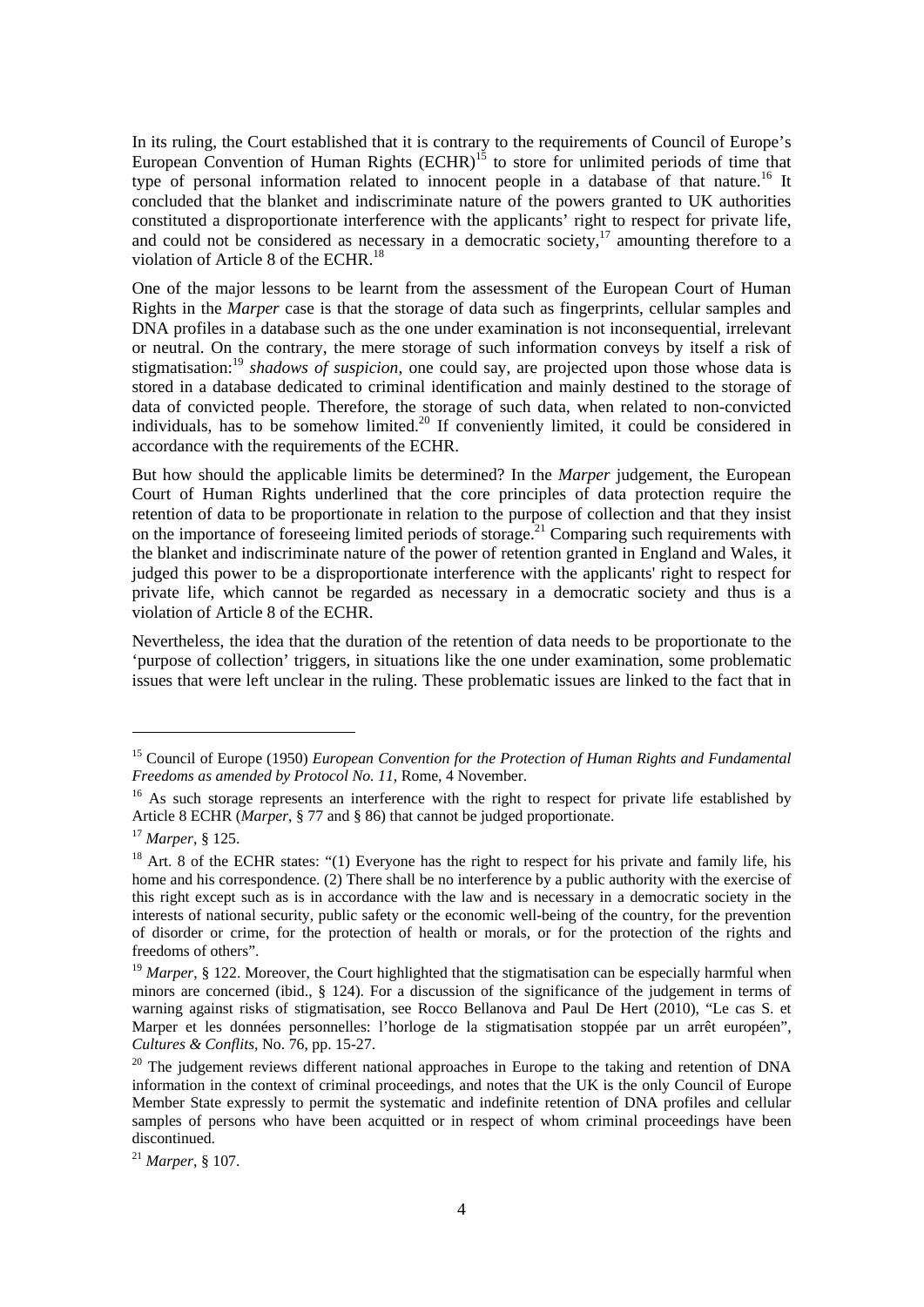databases such as the one in question the official grounds for collecting data are, as a matter of fact, not exactly the same as those pressing for as long as possible periods of storage of the data.

## **3. Possibly even better: Dealing with the preventive logic**

Two strands of logic can be identified as possibly governing the collection and storage of data in databases such as the UK DNA database and in many other comparable DNA databases in Europe. These two rationales can be described as:

- a fundamentally *post-crime* logic, by virtue of which the data is collected and stored mainly in order to facilitate the identification of criminals related to already committed crimes, in the understanding that the effectiveness of this practice might *indirectly* contribute to discouraging individuals from committing crimes in the future (and deploying, thus, a diffuse *preventive* force); and
- a *purely preventive* rationale, on account of which the data is collected and stored not because of its current usefulness but in the belief that it could be *directly* useful and relevant in the future, in the context of the identification of criminals of crimes still to be committed. This logic is totally forward-looking and demands that data is stored for periods of time as long as possible.

Nowadays the two logics generally tend to operate simultaneously, although not openly, as the *purely preventive* logic is rarely recognised in its full significance. This situation triggers much confusion in relation with the criteria that determine or should determine which data need to be collected and stored and for how long they should be stored – and such confusion tends to increase the availability of data stored in a dangerous way. $^{22}$ 

Typically, data are nowadays collected on grounds that seem to respond to a *post-crime* logic (for instance, the collection is made dependent on the seriousness of an already committed crime of which the individual is suspect). Once the data are no longer required under such logic (for instance, because the individual has been acquitted), the concern is: should the data be kept in the database? If core data protection principles as recalled by the European Court of Human Rights are to be taken seriously, and thus storage needs to depend on the 'purpose of collection', and if the 'purpose of collection' was the investigation of the mentioned crime, the data must then be destroyed. Unless (and herein lies the problematic part of the reasoning) it is admitted that the 'purpose of collection' was actually not to prosecute a determined crime, but to feed a database with a *purely preventive* function. In this case, storing the data for an unlimited period would be fully consistent with the 'purpose of collection'.

In practice, the coexistence of the two logics in information systems and the ambiguities surrounding them provoke highly undesirable shifts in terms of suspicion: *undesirable shadows* are projected upon those individuals whose data is stored, as they appear to have been somehow judged to be particularly inclined to be involved in future crimes, even though there is no objective reason to believe so.

In the *Marper* judgement, unfortunately, the European Court of Human Rights failed to take into consideration with enough detail the consequences of having two different rationales concurrently operating in the same database, or even the actual legitimacy of storing data on

-

 $22$  See, on the mismatch between criteria being applied and purpose of the processing, Jacobo López Barja de Quiroga (2008), "El registro único de las huellas de ADN, la protección de datos y la investigación criminal", in A. Emaldi Cirión, E. Domínguez Peco, F. Aranda Guerrero, J. López Barja de Quiroga, J. Bayo Delgado, J.A. Martín Pallín, V. Moreno Catena, J. Salom Clotet, M. Pérez Sánchez, M. García-Herraiz Rooabert, R. Martínez Martínez and R. De Cospedal García (eds), *La protección de datos en la cooperación policial y judicial*, Thomson Aranzadi, Cizur Menor, p. 291 and p. 305.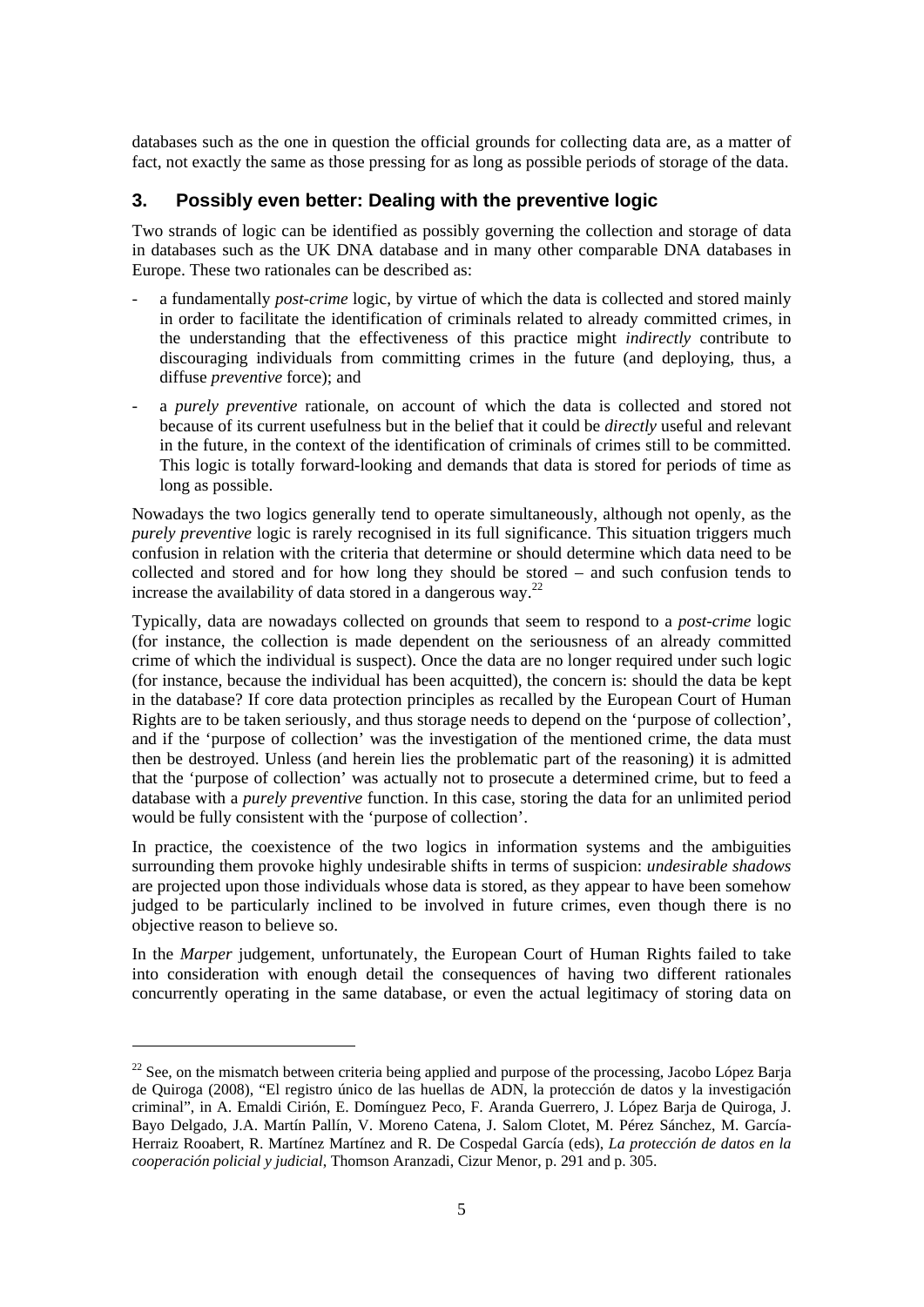exclusively or predominantly *preventive* grounds.<sup>23</sup> Endorsing the statement of the UK government according to which the retention of fingerprints and DNA data pursued the legitimate purpose of crime *detection*, the Court simply added that, because such storing pursued the *detection* of crime, it also pursued the *prevention* of crime.<sup>24</sup> The Court actually did acknowledge that two separate logics are in place in this kind of system: the original collection of information aims at linking a particular person to a particular crime of which he or she is suspected, whereas the retention of such data aims at another, different, purpose, i.e. assisting in the identification of offenders of future crimes.<sup>25</sup> Thus, it conceded that the original collection responds to what can be described as a *post-crime* function, whereas further storage is governed by a *preventive* (in a wide sense) logic, but it did not enter into any discussion of why (and when) it should be considered legitimate to use for the second purpose the data collected for the first purpose.26 By failing to do so, it left a critical question unanswered: *why* should it be considered legitimate, in a democratic society, to store the personal data of innocent individuals for the sake of preventing the committal of future, and perhaps never to be committed crimes, even when there is no particular indication that such future possible crimes will be committed, and there is no relation whatsoever between the individuals whose data is processed and the yet uncommitted crimes? This question appears to be closely linked to the issue of how the obligations of law-enforcement authorities regarding the prevention of crime must be interpreted, and how different understandings of such a preventive mission can make the European human rights framework inconveniently vulnerable.

#### **4. Concluding remarks**

-

Decisions such as the *Huber* judgement of the European Court of Justice and the *Marper* ruling of the European Court of Human Rights need to be carefully taken into account when thinking about the design and use of large-scale databases containing personal information, in order to avoid some of their negative repercussions. By clarifying issues such as the risks of discrimination and stigmatisation conveyed by certain practices of data collection and storage, they represent two prime examples of how the judiciary can provide useful instruments to ensure that advances in this area are not detrimental to the fundamental rights and freedoms of individuals. These decisions are powerful alert signs warning against the *shadows of suspicion*  that data processing practices can cast upon different categories of persons. They need to be accompanied, nevertheless, with further critical questioning of current developments, and in particular of the logic of *pure prevention* that tends to infiltrate the management of information systems.

 $^{23}$  For a discussion of the eventual need to redefine or clarify the purposes of the UK DNA database, see Human Genetics Commission (2009), *Nothing to hide, nothing to fear? Balancing individual rights and the public interest in the governance and use of the National DNA Database*, London, p. 37.

<sup>&</sup>lt;sup>24</sup> "The Court agrees with the Government that the retention of fingerprint and DNA information pursues the legitimate purpose of the detection, and therefore, prevention of crime", ibid., § 100. The notion of "prevention of disorder or crime" is mentioned in Article 8(2) of the ECHR as a possible ground to justify interferences with the right to respect for private and family life, but, as any restrictions of fundamental rights shall be interpreted restrictively, it is difficult to hold that the possible scope for that notion of prevention could be interpreted in broad terms.

<sup>&</sup>lt;sup>25</sup> "While the original taking of this information pursues the aim of linking a particular person to the particular crime of which he or she is suspected, its retention pursues the broader purpose of assisting in the identification of future offenders", idem.

<sup>26</sup> Also lamenting this missed opportunity, Sylvie Peyrou-Pistouley (2009), "L'affaire *Marper c/ Royaume-Uni*, un arrêt fondateur pour la protection des données dans l'espace de liberté, sécurité, justice de l'Union européenne", *Revue Trimestrielle de droit européen*, 5(4), p. 746.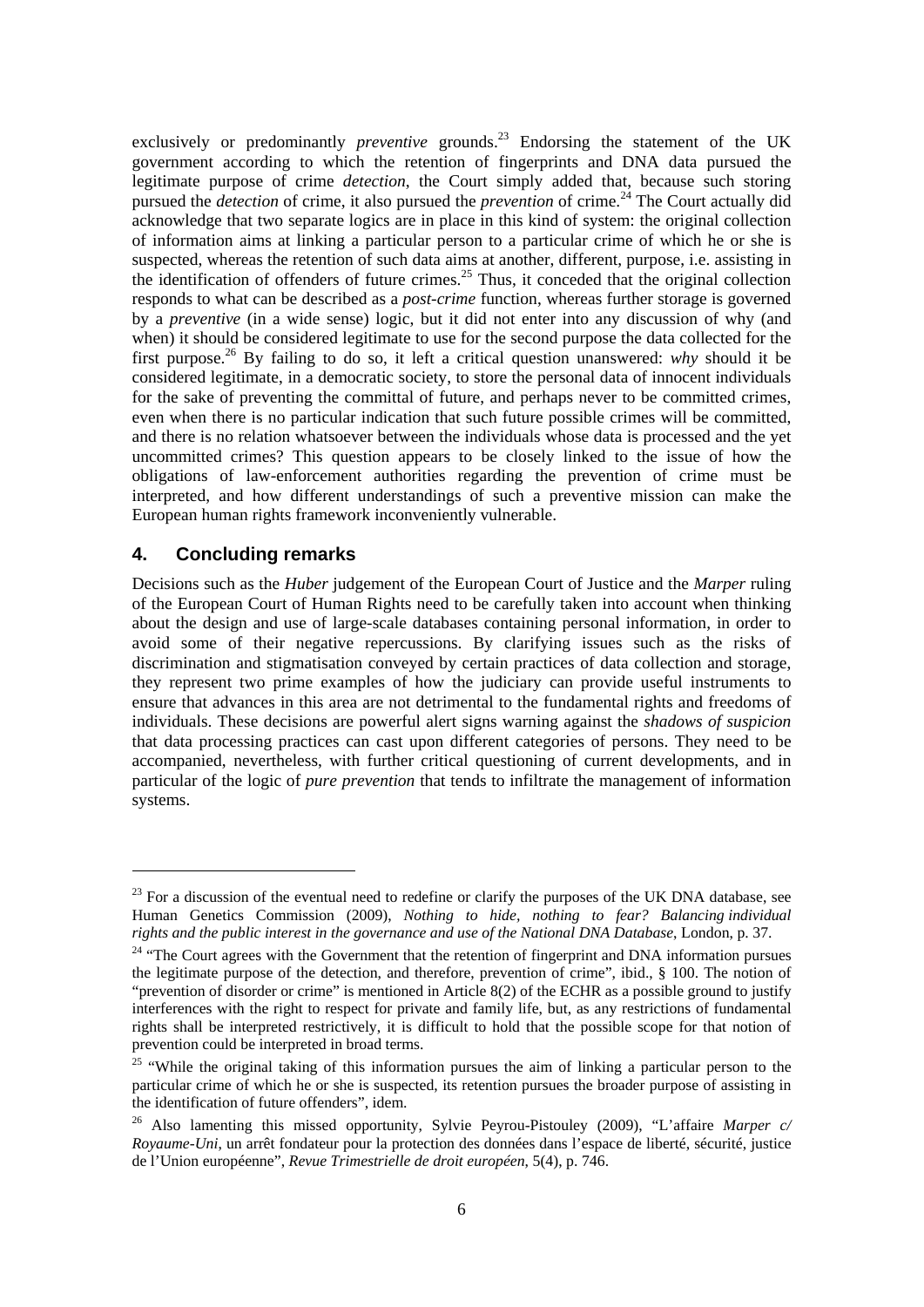#### **References**

- Bellanova, Rocco and Paul De Hert (2010), "Le cas S. et Marper et les données personnelles: l'horloge de la stigmatisation stoppée par un arrêt européen", *Cultures & Conflits*, No. 76, pp. 15-27.
- Council of Europe (1950), *European Convention for the Protection of Human Rights and Fundamental Freedoms as amended by Protocol No. 11*, Rome, 4 November.
- De Beer De Laer, Daniel, Paul De Hert, Gloria González Fuster and Serge Gutwirth (2010), "Nouveaux éclairages de la notion de la notion de 'donnée personnelle' et application audacieuse du critère de proportionnalité. Cour européenne des droits de l'homme Grande Chambre S et Marper c. Royaume Uni, 4 décembre 2008", *Revue Trimestrielle des Droits de l'Homme*, No. 81, pp. 141-161.
- De Hert, Paul and Serge Gutwirth (2006), "Interoperability of Police Databases within the EU: An Accountable Political Choice?", *International Review of Law, Computers & Technology*, 20(1&2), pp. 21-35.
- De Hert, Paul and Karen Weis (2009), "Het voor onbepaalde tijd bijhouden van vingerafdrukken, celstalen en DNA profielen van vrijgesproken personen schendt het recht op eerbiediging van hun privé-leven. Noot bij E.H.R.M., 4 december 2008 (Marper)", *Vigiles: Tijdschrift voor politierecht*, 2(15), 2, pp. 71-78.
- *Directive 94/46/EC of the European Parliament and Council of 24 October 1995 on protection of individuals with regard to the processing of personal data and on the free movement of such data*, OJ L 281, 23.11.1995, pp. 31-50).
- European Commission (2005a), *Proposal for a Council Framework Decision on the exchange of information under the principle of availability (COM(2005) 490 final)*, 12.10.2005, Brussels.

–––––––– (2005b), *Communication from the Commission to the Council and the European Parliament on improved effectiveness, enhanced interoperability and synergies among European databases in the area of Justice and Home Affairs*, COM(2005) 597 final, 24.11.2005, Brussels.

- European Data Protection Supervisor (EDPS) (2009), *Opinion on the Amended proposal for a Regulation of the European Parliament and of the Council concerning the establishment of 'Eurodac' for the comparison of fingerprints for the effective application of Regulation (EC) No [.../...][establishing the criteria and mechanisms for determining the Member State responsible for examining an application for international protection lodged in one of the Member States by a third-country national or a stateless person], and on the Proposal for a Council Decision on requesting comparisons with EURODAC data by Member States' law enforcement and Europol for law enforcement purposes*, 7 October, Brussels.
- Geyer, Florian (2008), *Taking Stock: Databases and Systems of Information Exchange in the Area of Freedom, Security and Justice*, CEPS Research Paper No. 9, Brussels, May.
- González Fuster, Gloria (2009), "3TJCE Sentencia de 04.12.2008, S. y Marper c. Reino Unido", *Revista de Derecho Comunitario Europeo*, mayo-agosto (33), pp. 619-633.
- *Heinz Huber v. Germany,* European Court of Justice, Case C-524/06, Judgement of 16 December 2008.
- Human Genetics Commission (2009), *Nothing to hide, nothing to fear? Balancing individual rights and the public interest in the governance and use of the National DNA Database*, London.